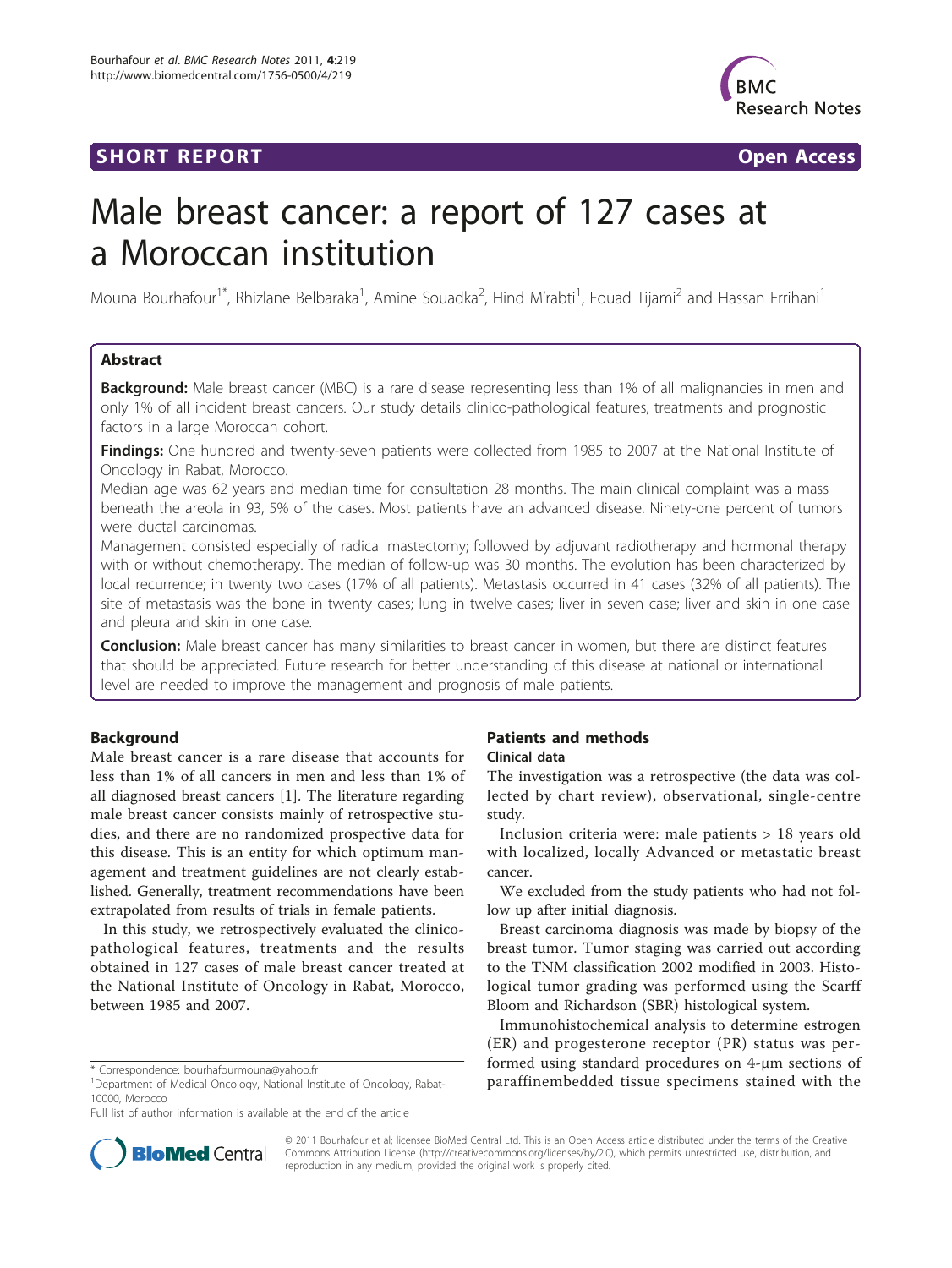monoclonal antibodies 6F11 and 1A6 for ER and PR, respectively.

Nuclear staining 10% was considered a positive result.

## Statistical analysis

Descriptive of clinical data were expressed in percentage or median or mean  $\pm$  SD. Survival was estimated by the Kaplan Meier method, and compared by the log rank test. The relationship between each of the explanatory variables and outcome (EFS and OS) was assessed in turn using univariate and multivariate Cox's regression analysis. A p value of < 0.05 was considered significant.

### Consent and statement of ethical approval

As the treatment of each patient was decided by the medical staff of the centre, oral consent was obtained from the subjects and was approved by the institutional review boards of the National Institute of Oncology, Cancer Centre in Rabat. This study was approved by the institutional review boards of National Institute of Oncology, in Rabat.

# Results

# Clinical characteristics

One hundred and twenty-seven patients at the National Institute of Oncology in Rabat, Morocco with a diagnosis of breast cancer between January 1985 and December 2007 were analyzed retrospectively and evaluated in terms of general characteristics and survival.

The median age was 62 years (range 32-91 years). A family history of breast cancer was noted in four cases.

The main clinical complaint was a mass beneath the areola in 93, 5% of the cases. The tumor was associated with gynecomastia in 4% of cases. Paget's disease was found in 2, 5% of cases. The median time for consultation was 28 months (range: 3-48 months).

According to the TNM classification, tumors were categorized as T1: 6 cases (5%), T2: 18 (14%), T4 and T3 in, respectively, 62, 5% and 17% of the cases and Tx (unclassified tumors): 2 cases (1, 5%). Tumors were classed as N1 and N2, respectively, in 55, 2% and 25, 2% of the cases. Thirty seven patients (29%) initially had metastases. Table 1 resumes clinico-pathological features.

Ductal infiltrating carcinoma (IDC) corresponded to 122 cases (96%), infiltrating ductal carcinoma with Paget's disease of the nipple in two cases and Invasive lobular carcinoma (ILC) in one case.

According to the Scarff-Bloom-Richardson grading, grade II or III was predominant (82% of the cases). Axillary lymph nodes contained metastasis (N+) in 64, 5% of the cases (54 patients).

Moreover, hormone receptors were evaluable in sixty one cases. Both Estrogen receptor (ER) and progesterone receptor (PR) were positive in 64% (39 patients).

|                    | $0 - 49$                 | 20 cases       | 16%   |
|--------------------|--------------------------|----------------|-------|
|                    | 50-59                    | 35             | 27,5% |
| Age (years)        | 60-69                    | 50             | 39%   |
|                    | > 70                     | 22             | 17,5% |
|                    | Mass beneath the areola  | 119 cases      | 93,5% |
| Clinical complaint | Gynecomastia             | 5              | 4%    |
|                    | Paget'disease            | 3              | 2,5%  |
|                    | Tx                       | 2 cases        | 1,5%  |
|                    | T1                       | 6              | 5%    |
| Primary Tumor      | T <sub>2</sub>           | 18             | 14%   |
|                    | T <sub>3</sub>           | 22             | 17%   |
|                    | T <sub>4</sub>           | 79             | 62,5% |
|                    | Nx                       | 9              | 7,1%  |
| Lymph node         | N <sub>0</sub>           | 16             | 12,5% |
|                    | N1                       | 70             | 55,2% |
|                    | N <sub>2</sub>           | 32             | 25,2% |
| Metastasis         | M <sub>0</sub>           | 90             | 71%   |
|                    | M1                       | 37             | 29%   |
|                    | $\overline{\phantom{a}}$ | 6              | 5%    |
|                    | <b>IIA</b>               | 8              | 6,1   |
| Stage              | <b>IIB</b>               | 12             | 9,6   |
|                    | $\parallel$              | 64             | 50,3% |
|                    | $\mathsf{N}\mathsf{I}$   | 37             | 29%   |
|                    | IDC:                     | 122            | 96%   |
|                    | SBR 2 ou 3               | 100            | 82%   |
| Histology          | With Paget's disaese     | $\overline{2}$ | 1,6%  |
|                    | ILC                      | 1              | 0,8%  |
|                    | <b>ND</b>                | $\overline{2}$ | 1,6%  |
| Lymph node status  | pN0                      | 29             | 35,5% |
|                    | pN+                      | 54             | 64,5% |

Ductal infiltrating carcinoma (IDC); Invasive lobular carcinoma (ILC); not defined (ND) Estrogen receptor (ER); progesterone receptor (PR).

Hormone receptors RE 39/61 64%

RP 39/61 64%

#### Treatment

The treatment consisted of radical mastectomy (RM) in 71% (90 cases); modified radical mastectomy (MRM) in seven cases; total mastectomy without axillary node dissection (AD) in seven cases and lumpectomy (L) in one case.

All patients received adjuvant therapy following surgery. Sixty patients of ninty patients received radiotherapy; the median delivered doses were 50 Gy to breast, chest wall and regional lymph nodes. Chemotherapy (an anthracycline-based protocol; AC60 or FEC 100) was given in neoadjuvant situation in five cases, in adjuvant situation in 23 cases. Chemotherapy delivery increased according particularly to advanced stage and axillary nodal involvement. Nine cases receive it in palliative situation.

Hormonal therapy was delivered to fifty-seven patients as adjuvant situation: Tamoxifen alone in 50 cases,

#### Table 1 Clinico-pathological features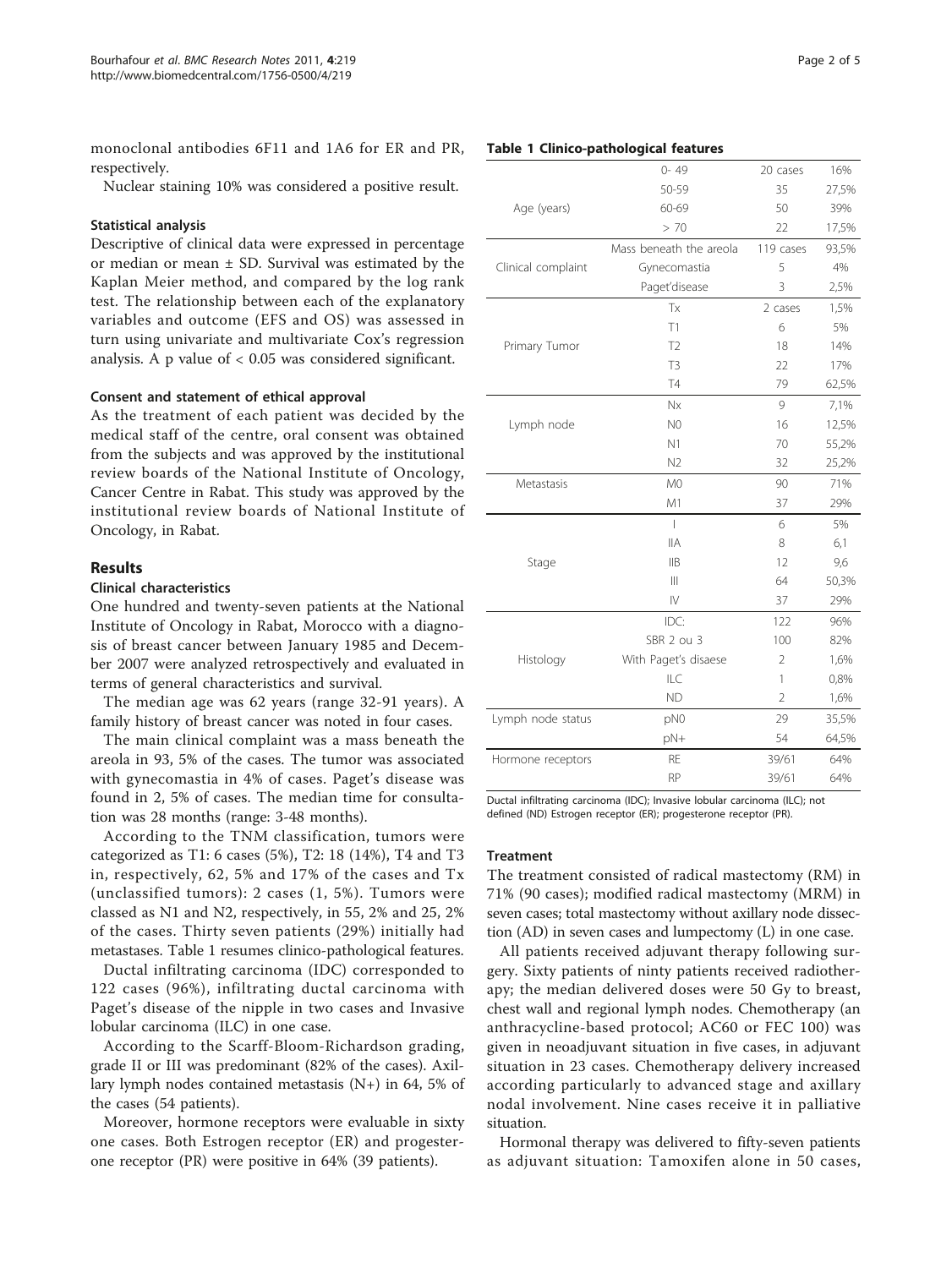Tamoxifen with orchidectomy in four cases and castration in three cases. Seventeen patients received it in palliative situation. Table 2 summarize the treatment modalities according to the TNM stage

During the median follow-up period of 30 months (3- 168 months); the evolution has been characterized by local recurrence in twenty two cases (17% of all patients). Metastasis occurred in 41 cases (32% of all patients). The site of metastasis was the bone in twenty

|       | Table 2 Treatment modalities according to the TNM |  |  |
|-------|---------------------------------------------------|--|--|
| stage |                                                   |  |  |

|                         | Surgery              | 6 cases |                                  |
|-------------------------|----------------------|---------|----------------------------------|
| Stage I                 | Adjuvant             |         | 5 total mastectomy without AD, 1 |
| $(hb = 6)$              |                      |         | $(\mathrel{\sqcup})$             |
|                         | Treatment            |         | $\Omega$                         |
|                         | Surgery              | 8 cases |                                  |
| Stage II                |                      |         | 2 total mastectomy without AD, 6 |
| A                       |                      |         | <b>MRM</b>                       |
| $(hb = 8)$              |                      |         |                                  |
|                         | Chemotherapy         |         | 0                                |
|                         | Radiation<br>therapy |         | $\overline{0}$                   |
|                         | Hormonal             |         | 0                                |
|                         | therapy              |         |                                  |
|                         | Surgery              | 12      |                                  |
|                         |                      | cases   |                                  |
| Stage                   |                      |         | 1 MRM, 11 RM                     |
| IIB<br>$(n = 12)$       |                      |         |                                  |
|                         | Chemotherapy         |         | 3                                |
|                         | Radiation            |         | 8                                |
|                         | therapy              |         |                                  |
|                         | Hormonal             |         | 6                                |
|                         | therapy              |         |                                  |
|                         | Surgery              | 64      |                                  |
|                         |                      | cases   |                                  |
| Stage III<br>$(n = 64)$ |                      |         | 59 RM immediatly                 |
|                         |                      |         | 5 RM after neoadj CMT            |
|                         | neoadjuvant          |         | 5                                |
|                         | CMT                  |         |                                  |
|                         | adjuvant CMT         |         | 20                               |
|                         | adjuvant RTH         |         | 52                               |
|                         | adjuvant HT          |         | 51                               |
|                         | Surgery              | 15      |                                  |
|                         |                      | cases   |                                  |
| Stage IV<br>$(n = 37)$  |                      |         | 15 RM                            |
|                         | CMT                  |         | 9                                |
|                         | <b>RTH</b>           |         | 9                                |
|                         |                      |         | 10(bone'metastasis)              |
|                         | НT                   |         | 17                               |
|                         | <b>BSC</b>           |         | 11                               |
|                         |                      |         |                                  |

Lumpectomy (L); modified radical mastectomy (MRM); radical mastectomy (RM); axillary dissection (AD); Chemotherapy (CMT); Radiation therapy (RT); Hormonal therapy (HT); Best supportive care (BSC).

cases; lung in twelve cases; liver in seven case; liver and skin in one case and pleura and skin in one case.

The 5- and 10-year overall survival (OS) rates were 63% and 55%. (Figure [1\)](#page-3-0)

# **Discussion**

Carcinoma of the male breast has many similarities to breast cancer in women, but there are distinct features that should be appreciated. During the last few years, there has been an increase in the incidence of this disease. Review of Surveillance, Epidemiology and End Result (SEER) data indicate a rise in the incidence of male breast cancer, from 1.0 per 100,000 men in the late 1970s to 1.2 per 100,000 men from 2000 to 2004  $[1,2]$  $[1,2]$ .

The mean age at diagnosis for men with breast cancer is 67 years, which is approximately 5-10 years older than the average age at diagnosis for women [[1,3](#page-3-0)]. The mean age in our patients (62 years) is lower than other series.

Male breast cancer is likely to be caused by the concurrent effects of different risk factors, including clinical disorders relating to hormonal imbalances, certain occupational and environmental exposures, and genetic risk factors, for instance a positive family history of breast cancer and mutations in breast cancer predisposing genes, such as BRCA genes, and possibly others [[3](#page-3-0)].

The most common clinical sign of breast cancer onset in men is a painless palpable retroareolar lump [[4\]](#page-3-0). Other initial symptoms may include nipple involvement, with retraction and/or ulceration and/or bleeding, axillary lymphoadenopathies and gynecomastia [\[3,4\]](#page-3-0).

As male breast does not have lobular elements, the most frequently encountered male breast cancer type is invasive ductal carcinoma (IDC) (85-95%) [[4](#page-3-0),[5\]](#page-3-0). The result in our study was similar with a ratio of 96% for IDC and this was significantly higher than the other histological types. Lobular carcinoma in situ, Paget disease and inflammatory breast cancer have been rarely described in men[[5\]](#page-3-0).

Positivity rate of receptors is more frequent in men with breast cancer, in comparison to women [\[6](#page-3-0)]. In different studies, ER and PR positivity was reported as 75 to 93% [\[7](#page-3-0),[8\]](#page-4-0). In our study, both Estrogen receptor (ER) and progesterone receptor (PR) were positive in 64%.

Breast cancer in men should be treated with the same strategy as in women [[9,10\]](#page-4-0). The most common surgical procedure is modified radical mastectomy with axillary node dissection [[11\]](#page-4-0). However, recent studies are in favor of modified radical or simple mastectomy combined with radiation therapy. Postoperative radiotherapy does achieve local control but no effect is observed on survival [[12](#page-4-0)]. In men treated with mastectomy, adjuvant radiotherapy has shown to decrease local recurrence [\[13](#page-4-0)].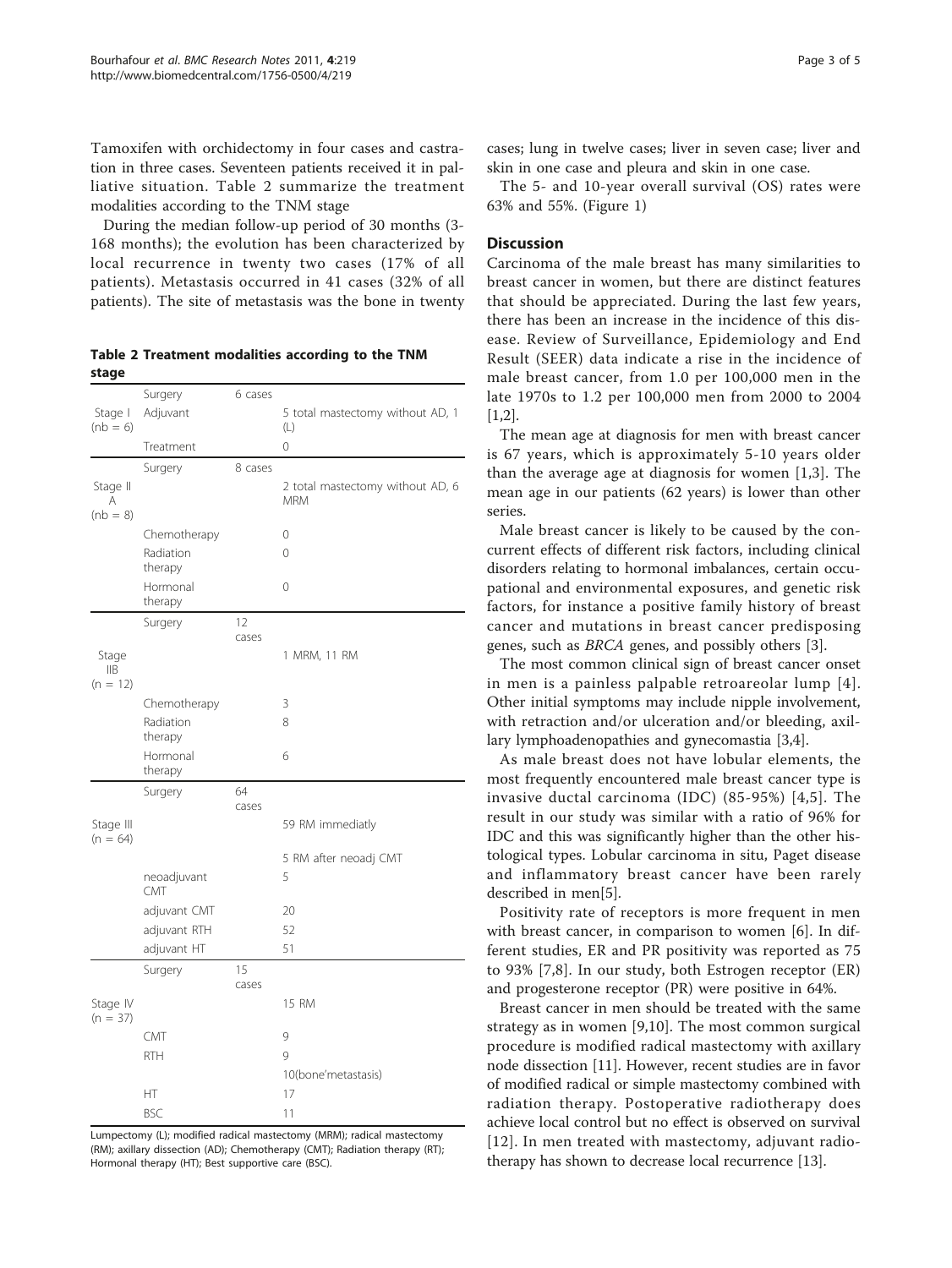<span id="page-3-0"></span>

Tamoxifen has proved to lead to an increase in survival rates in women with hormone-responsive disease and to date is generally considered the standard adjuvant treatment for hormone-dependent male breast cancer [[14\]](#page-4-0). The tolerance of the drug has not been sufficiently studied in men; its main side effects are deep venous thrombosis, reduction of libido, impotence, mood changes and hot flushes [\[15\]](#page-4-0).

Chemotherapy should be used in the absence or doubt about endocrine-responsiveness. Frequently used chemotherapy regimens were CMF, FEC and EC [[16](#page-4-0)]. The taxanes may be considered when lymph nodes are involved. Regarding the use of adjuvant trastuzumab, since no specific data exist, its use should be considered according to patients' and tumor characteristics [\[17,18\]](#page-4-0).

The overall 5- and 10-year survival rate of male breast cancer patients are around 60 and 40%, respectively [[17](#page-4-0)]. The number of histologically positive axillary nodes and the tumor size are significant prognostic factors. Another negative prognostic factor is the advanced age at the time of diagnosis, since the increased presence of comorbidities may limit the possibility of treatment [\[18\]](#page-4-0).

# Conclusion

Lifetime in men with breast cancer is worse than in women. While some investigators explain this with more aggressive biologic behavior of male breast cancer, more frequent explanation is the rareness of male breast cancer and achieving its diagnosis at a more advanced stage.

Without a concerted effort, the literature pertaining to male breast cancer will remain a collection of retrospective series and pilot studies. Efforts to develop randomized, prospective studies within cooperative groups and other clinical trial consortia are essential.

#### **Abbreviations**

MBC: Male breast cancer; SBR: Scarff Bloom and Richardson; ER: Estrogen receptor; PR: progesterone receptor; IDC: Ductal infiltrating carcinoma; ILC: Invasive lobular carcinoma; RM: Radical mastectomy; MRM: Modified radical mastectomy; AD: Axillary node dissection; L: Lumpectomy; AC60: doxorubicin 60 mg/m<sup>2</sup> and cyclophosphamide 600 mg/m<sup>2</sup>; FEC100: 5-fluorouracile 500 mg/ $m^2$ , epirubicin 100 mg/m<sup>2</sup>, and cyclophosphamide 500 mg/m<sup>2</sup>; EFS event free survival; OS: overall survival.

#### Acknowledgements

no acknowledgements.

#### Author details

<sup>1</sup>Department of Medical Oncology, National Institute of Oncology, Rabat-10000, Morocco. <sup>2</sup> Department of Surgical Oncology, National Institute of Oncology, Rabat-10000, Morocco.

#### Authors' contributions

MB and RB: drafted the manuscript. RB: participated in the design of the study and review of the final manuscript and revising it critically for important intellectual content.

All authors read and approved the final manuscript.

#### Competing interests

The authors declare that they have no competing interests.

#### Received: 22 November 2010 Accepted: 29 June 2011 Published: 29 June 2011

#### References

- 1. Cutuli B, Cohen-Solal Le-Nir C, Serin D, Kirova Y, Gaci Z, Lemanski C, Male breast cancer, et al: Evolution of treatment and prognostic factors. Analysis of 489 cases. Critical Reviews in Oncology/Hematology 2010, 73:246-254.
- 2. Speirs V, Shaaban AM, et al: The rising incidence of male breast cancer. Breast Cancer Res Treat 2008.
- 3. Yoney A, Kucuk A, Unsal M, et al: [Male breast cancer: A retrospective](http://www.ncbi.nlm.nih.gov/pubmed/21340766?dopt=Abstract) [analysis.](http://www.ncbi.nlm.nih.gov/pubmed/21340766?dopt=Abstract) Cancer/Radiothérapie 2009, 13:103-107.
- 4. Fiala L, Coufal O, Fait V, Foretova L, et al: [Male breast cancer: our](http://www.ncbi.nlm.nih.gov/pubmed/21374944?dopt=Abstract) [experience.](http://www.ncbi.nlm.nih.gov/pubmed/21374944?dopt=Abstract) Rozhl Chir 2010, 89(10):612-8.
- 5. Ben Dhiab T, Bouzid T, Gamoudi A, Ben Hassouna J, Khomsi F, Boussen H, et al: [Male breast cancer: about 123 cases collected at the Institute](http://www.ncbi.nlm.nih.gov/pubmed/15820923?dopt=Abstract) [Salah-Azaiz of Tunis from 1979 to 1999.](http://www.ncbi.nlm.nih.gov/pubmed/15820923?dopt=Abstract) Bull Cancer 2005, 92(3):281-5.
- 6. El Omari-Alaoui H, Lahdiri I, Nejjar I, Hadadi K, Ahyoud F, Hachi H, Male breast cancer, et al: A report of 71 cases. Cancer/Radiotherapie 2002, , 6: 349-351.
- 7. Yoney A, Kucuk A, Unsal M: [Male breast cancer: a retrospective analysis.](http://www.ncbi.nlm.nih.gov/pubmed/21340766?dopt=Abstract) Cancer/Radiothérapie 2009, 13:103-7.